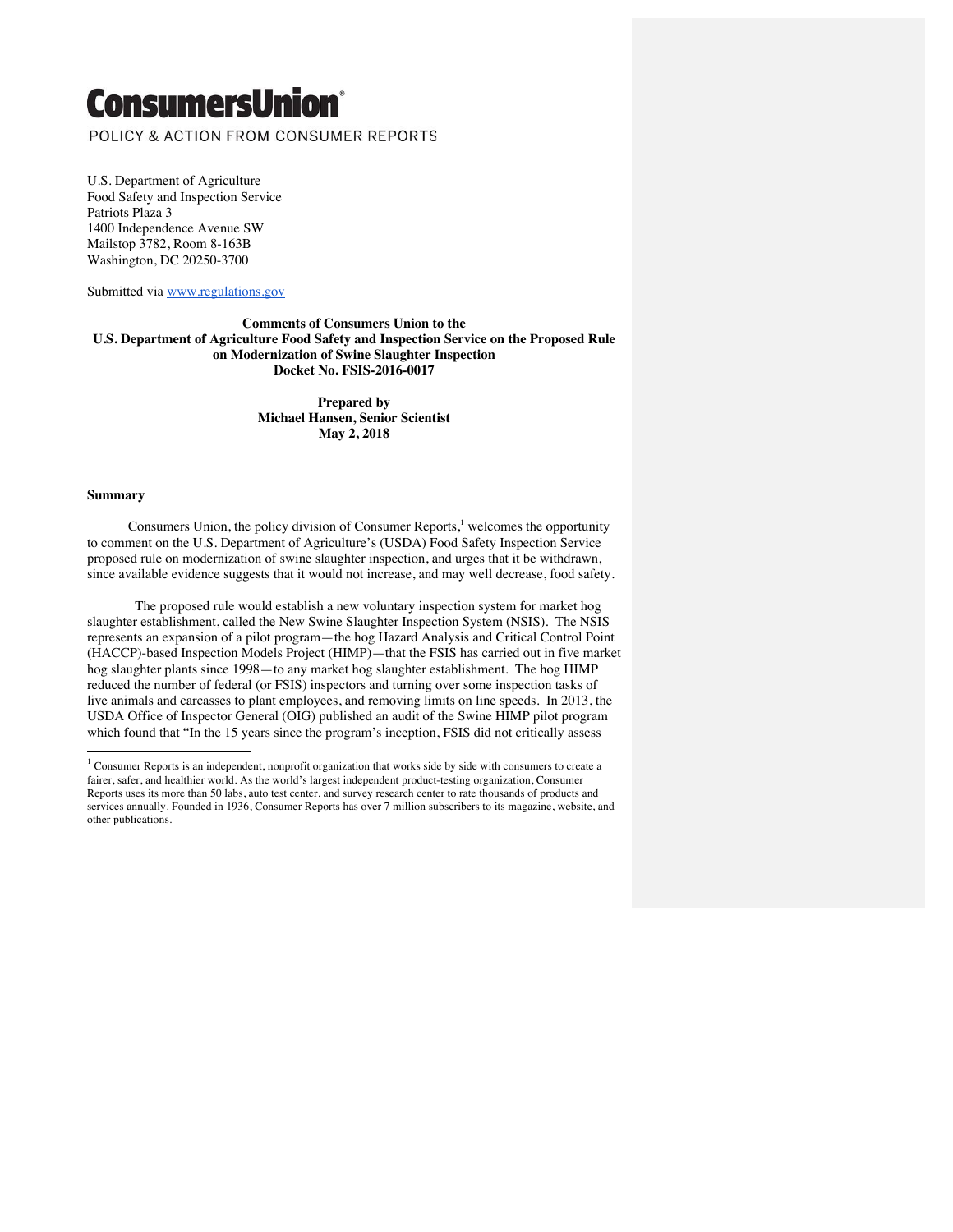whether the new inspection process had measurably improved food safety at each HIMP plant."<sup>2</sup> A recent study—based on food safety performance data obtained from USDA via the Freedom of Information Act (FOIA)—of the five hog HIMP plants and five comparably-sized hog plants operating under traditional inspection between January 2012 through November 2016, found that the hog HIMP plants had "significant violation including fecal contamination, sanitation issues and failure to remove diseased carcasses from the food chain."3

In addition, FSIS is proposing several changes to *all* plants that slaughter swine (market hogs, roaster pigs, sows, and feral hogs). FSIS would require all swine slaughter plants to develop, implement, and maintain in their HACCP systems written procedures to prevent the contamination of carcasses and parts by enteric pathogens that can cause foodborne illness, fecal material, ingesta, and milk throughout the entire slaughter and dressing operation. These procedures must include sampling and analysis for microbial organisms to monitor process control for enteric pathogens. FSIS also proposes to remove the current requirement that swine plants test for generic *Escherichia coli*, the codified *Salmonella* pathogen reduction performance standards, and allow companies to determine their microbial testing.

Given no evidence that the hog HIMP has improved food safety and some evidence that food safety may actually be lower in HIMP plants, and that the NSIS would also remove current requirement for testing for *E. coli* and *Salmonella*, we urge FSIS to withdraw this rule, and seek out evidence-based reforms that will improve food safety. FSIS should also require microbial testing for pathogens such as *Salmonella*, *Yersinia enterocolitica*, shiga-toxin producing *E. coli* (STEC), and *Staphylococcus aureus*, and set pathogen reduction standards for these pathogens in pork and pork products.

### **Detailed comments**

## *Contaminated pork causes significant foodborne illness*

Pork is associated with significant number of foodborne illnesses, hospitalizations and death. According to an analysis of foodborne outbreak data from 1998-2008 by the Centers for Disease Control and Prevention (CDC), pork may cause up to almost one and a half million cases of foodborne illness in the U.S. each year, leading to up to 7,000 hospitalizations and up to almost 200 deaths.<sup>4</sup> CDC estimates that *Salmonella*, the most important foodborne pathogen, causes some 1.2 million illnesses,  $23,000$  hospitalizations and 450 deaths each year.<sup>5</sup> CDC

 <sup>2</sup> U.S. Department of Agriculture Office of Inspector General (USDA OIG). 2013. Food Safety and Inspection Service-Inspection and Enforcement at Swine Slaughter Plants, Audit Report 24601-0001-41. At: https://www.usda.gov/oig/webdocs/24601-0001-41.pdf

<sup>&</sup>lt;sup>3</sup> Food and Water Watch (FWW). 2018. New documents show privatized hog inspection scheme rife with food safety violations. At: https://www.foodandwaterwatch.org/news/new-documents-show-privatized-hog-inspectionscheme-rife-food-safety-violations

<sup>4</sup> See Fig. 2 in Painter, JA, Hoekstra RM, Ayers T, Tauxe RV, Braden CR, Angulo F and PM Griffin. 2013. Attribution of foodborne illnesses, hospitalizations, and deaths to food commodities by using outbreak data, United States, 1998-2008. *Emerging Infectious Diseases*, 19(3): 407-415. At: https://wwwnc.cdc.gov/eid/article/19/3/pdfs/11-1866.pdf

<sup>5</sup> Centers for Disease Control and Prevention (CDC). 2018a. Salmonella. At: https://www.cdc.gov/salmonella/index.html

 $\mathfrak{D}$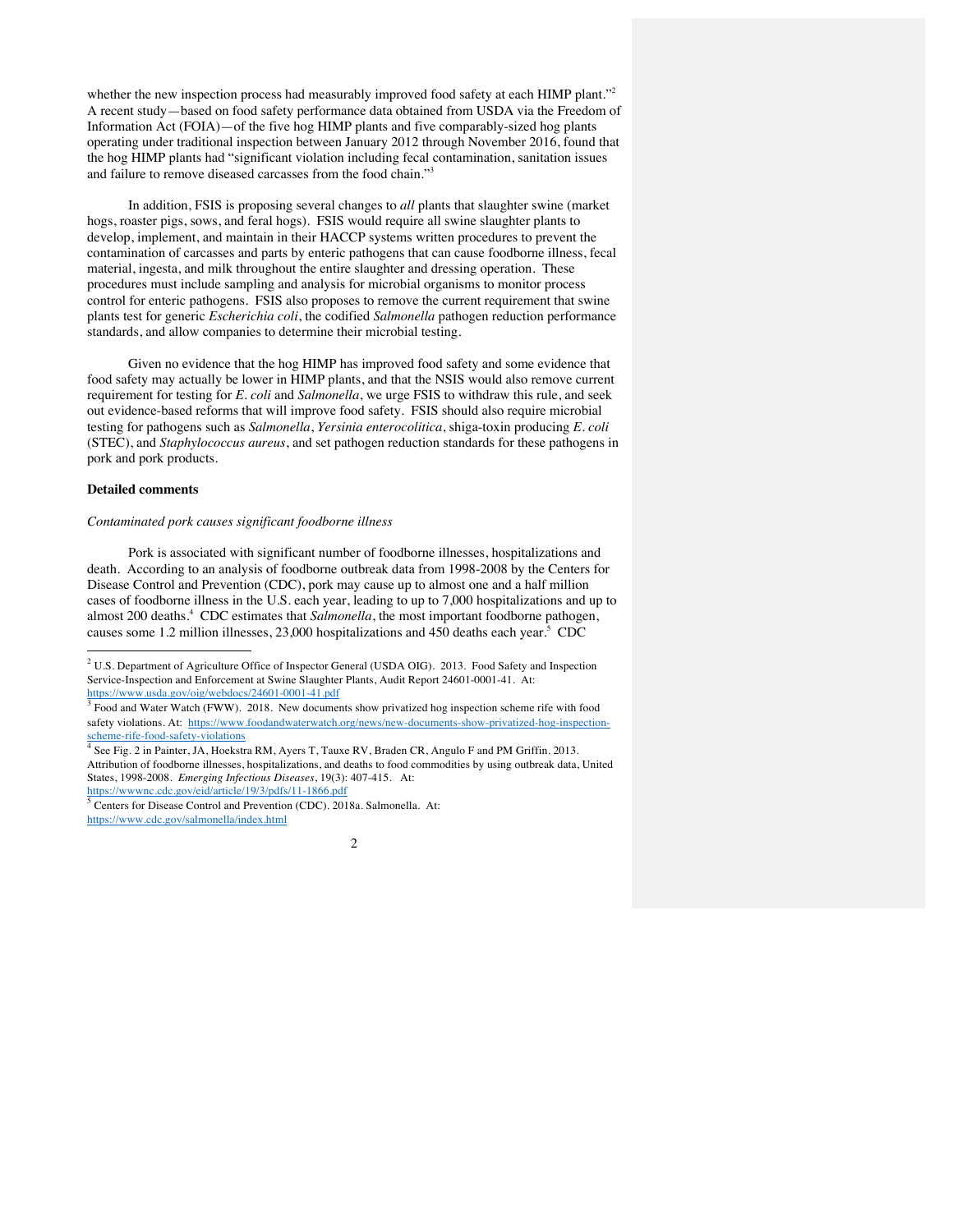estimates that, while the percentage of foodborne illness outbreaks attributed to pork did not increase between 1998 to 2008, the percentage of *Salmonella* outbreaks attributed to pork have more than doubled.<sup>6</sup> Based on foodborne illness outbreak data from 2009 to 2013, pork causes 9.3% of the *Salmonella* outbreaks each year.

Pathogens other than *Salmonella* also have also been linked to pork. Pork consumption has been linked to a 2016 outbreak of *Staphylococcus aureus* and outbreaks in 2011<sup>7</sup> and 2014<sup>8</sup> of *E. coli* O157:H7. CDC estimates that the pathogen *Yersinia enterocolitica*, almost exclusively associated with pork (particularly chitlins/chitterlings), causes 117,000 illnesses, 640 hospitalizations, and 35 deaths each year.<sup>9</sup>

The U.S. has not made adequate progress in reducing pathogen-associated foodborne illness. A 2016, CDC report concluded that the U.S. is not on track to reach its public health goals for reducing food illnesses caused by *Salmonella* and *Campylobacter*. <sup>10</sup> In addition, CDC data show that diagnosed *Yersinia* infections have increased almost three-fold between 2015 and 2017.<sup>11</sup> Given the lack of progress in reducing pathogen-associated foodborne illness, it is not surprising that pork products contain significant levels of pathogens. Consumer Reports tested 198 pork-chop and ground pork samples in 2012 found *Yersinia* in 69% of the samples, *Enterococcus* (which can be associated with urinary-tract infections) in 11%, *Staphylococcus aureus* in 7%, *Salmonella* in 4% and *Listeria monocytogenes* in 3%.12 Based on these data, FSIS should clearly do more to protect the public from contaminated pork.

#### *NSIS would increase food safety risks*

The proposed NSIS differs significantly from traditional hog slaughter inspection. The NSIS represents an expansion of a pilot program—the hog Hazard Analysis and Critical Control Point (HACCP)-based Inspection Models Project (HIMP)—that the FSIS has carried out in five market hog slaughter plants since 1998—to any market hog slaughter establishment. The hog HIMP supposedly "allows innovation and flexibility" by reducing the number of federal (or FSIS) inspectors and turning over some inspection tasks of live animals and carcasses to plant

<sup>9</sup> CDC. 2018c. Yersinia. At: https://www.cdc.gov/yersinia/

https://www.cdc.gov/nchs/data/hpdata2020/HP2020MCR-C14-FS.pdf<br><sup>11</sup> Marder EP, Griffin PM, Cieslak PR, et al. 2018. Preliminary incidence and trends of infections with pathogens transmitted commonly through food—foodborne diseases active surveillance network, 10 U.S. sites, 2006-2017. *MMWR*, 67(11): 324-328. At: https://www.cdc.gov/mmwr/volumes/67/wr/mm6711a3.htm

<sup>12</sup> Consumer Reports. 2013. Pork chops and ground pork contaminated with bacteria, At: https://www.consumerreports.org/cro/magazine/2013/01/what-s-in-that-pork/index.htm



 <sup>6</sup> Fig. 10 and Fig. 14 in Gould IA, Walsh KA, Vieria AR, Herman K, Williams IT, Hall AJ and D Cole. 2013. Surveillance of Foodborne Disease Outbreaks—United States, 1998-2008. *MMWR*, 62(2): June 28, 2013. At: https://www.cdc.gov/mmwr/pdf/ss/ss6202.pdf

<sup>7</sup> Trotz-William LA, Mercer NJ, Walters JM, Maki AM and RP Johnson. 2012. Pork implicated in a shiga-toxin producing *Escherichia coli* O157:H7 outbreak in Ontario, Canada. *Canadian Journal of Public Health*, 103(5): e322-e326. At: http://journal.cpha.ca/index.php/cjph/article/view/3287/2695

<sup>8</sup> Honish L, Punja N, Nunn S, Nelson D, Hislop N, Gosselin G, Stashko N and D Dittrich. 2017. *Escherichia coli* O157:H7 infections associated with contaminated pork products—Alberta, Canada, July-October 2014. *MMWR,* 65: 1477-148. At: https://www.cdc.gov/mmwr/volumes/65/wr/mm6552a5.htm

<sup>10</sup> CDC. 2017. Healthy People 2020 Midcourse Review, Chapter 14 Food Safety. At: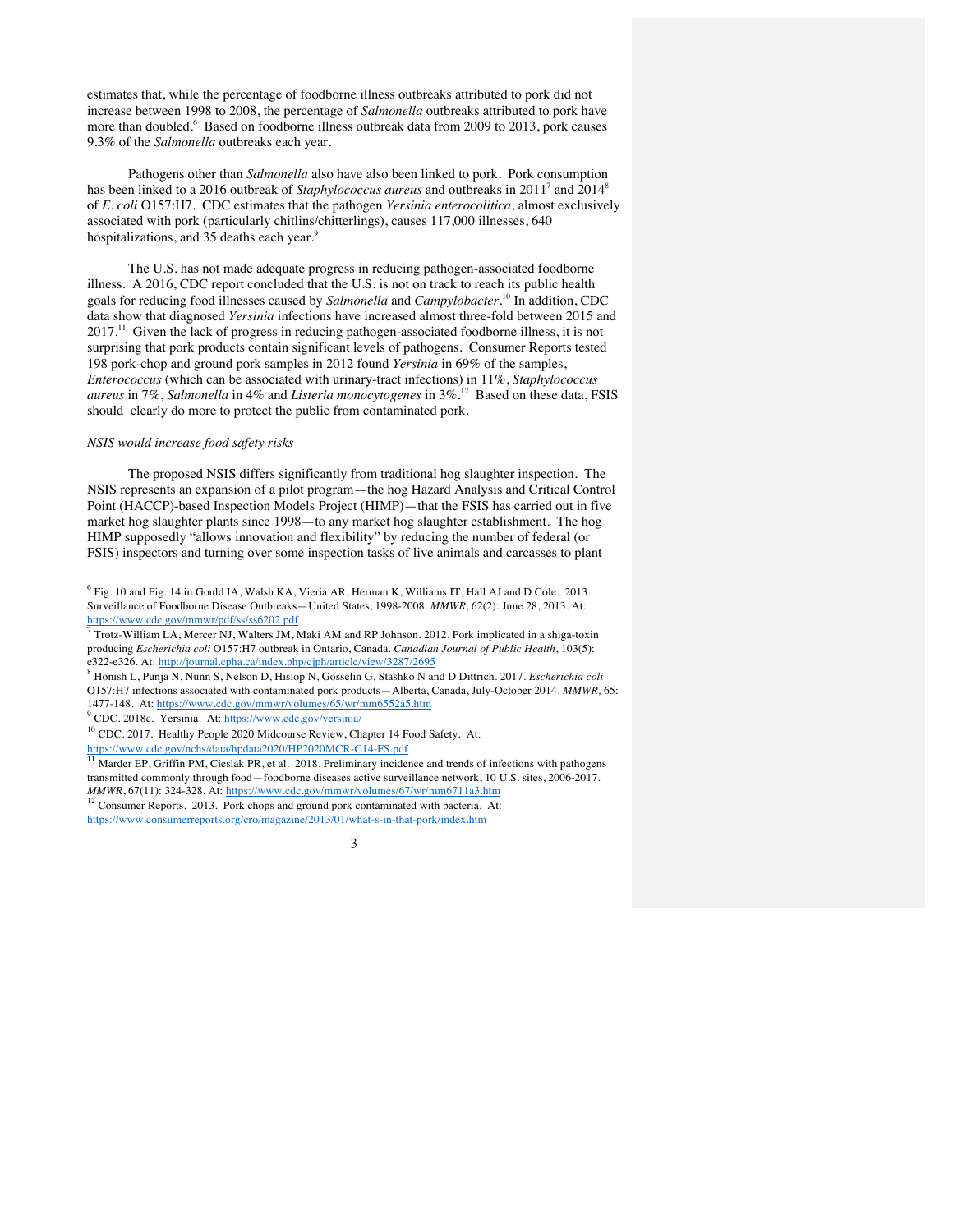employees, and removing limits on line speeds. However the program has been seriously criticized by the OIG and GAO.

The hog HIMP pilot began in 1998 and involved five large market hog slaughter plants that volunteered to be part of the project.

Some 15 years later, in 2013, the USDA OIG audited FSIS' inspection and enforcement activities at hog slaughter plants to determine if they complied with food safety and humane handling laws. As part of the audit, FSIS looked at the five hog HIMP pilot plants. Although the goals of the hog HIMP "were to increase food safety and plant efficiency," the programs appears to have done the opposite. In terms of food safety, if a slaughter plant does not meet all regulatory food safety requirements, the plant will be issued a non-compliance record (NR). The OIG audit found that "3 of the 10 plants cited with the most NRs from FY 2008 to 2011 were HIMP plants. In fact, the swine plant with the most NRs during this timeframe was a HIMP plant—with nearly 50 percent more NRs than the plant with the next highest number."13 The fact that 3 of the 10 hog plants with the most NRs are HIMP plants is surprising, given that there are 612 market hog slaughter plants. Thus, 60% (three of five) of the HIMP plants are in the top ten plants with the most NRs, while only 1.1% (7 of 607) of the non-HIMP plants are in the top ten. Clearly, HIMP plants are vastly overrepresented in the top 10 plants with the most NRs.. The OIG concluded as follows.

First, the OIG found that that were no measurable improvement in food safety and called on FSIS to "critically assess whether the new inspection process had measurably improved food safety at each HMP plant, a key goal of the program."<sup>14</sup> OIG called on FSIS to "evaluate HIMP plants' noncompliance histories and allow only those plants with a strong history of regulatory compliance to remain in the program."<sup>15</sup>

Second, at one of the five HIMP plants, there was no manual inspection of viscera for signs of disease or contamination, which is a key safety inspection that FSIS requires. As the OIG noted, "All other swine slaughter plants in the US manually inspect the viscera since some signs of disease and contamination can be detected only through manual inspection. Examples include tuberculosis nodules embedded within lymph nodes, parasites within the intestine, and inflamed or degenerated organs that are unusually sticky to the touch or excessively firm."

The U.S. Government Accountability Office (GAO) issued a report in 2013 that questioned the ability of FSIS to make valid conclusions about whether the HIMP plants would ensure equivalent, if not better, level of food safety compared to non-HIMP plants.<sup>17</sup> More specifically, GAO noted some serious limitations on the ability to make comparisons between HIMP and non-HIMP plants. First, GAO noted that the chicken, swine and turkey HIMP pilot

<sup>&</sup>lt;sup>17</sup> U.S. Government Accountability Office (GAO). 2013. Food Safety: More Disclosure and Data Needed to Clarify Impact of Changes to Poultry and Hog Inspections. GAO-13-775. At: https://www.gao.gov/assets/660/657144.pdf



 <sup>13</sup> Pg. 17 in USDA OIG. 2013. *Op cit.*

<sup>14</sup> *Id.*

<sup>15</sup> Pg. 18 *Id.*

<sup>16</sup> *Id.*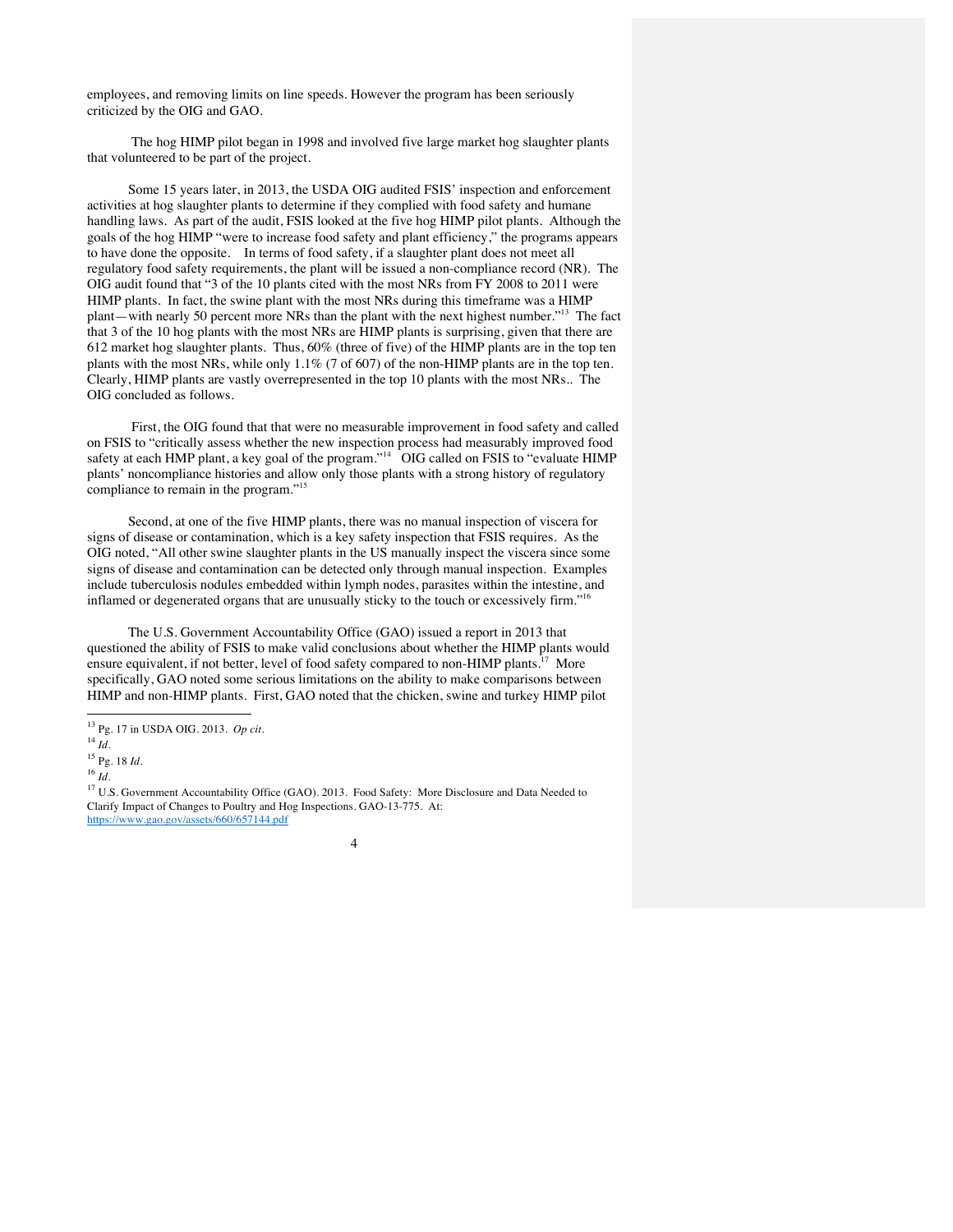programs did not analyze data for the majority of years of the pilot project in its evaluation. For the hog HIMP, FSIS only looked at data from, at most, 6 of the 15 years since the hog HIMP began in 1998. Second, the microbial sampling, FSIS did not collect samples from the same plants for each year, but used data collected as part of its microbial sampling program. Third, data from only five market hog plant cannot provide reasonable assurance that any conclusions would apply to the 607 hog plants in the US both because of the small sample size and because the five hog HIMP plants were self-selected and thus likely higher performing plants than others in the industry. GAO also cited stakeholder concerns that increased off-line inspections would not compensate for inadequate training of sorters, higher line speeds, and FSIS inspectors' reduced ability to see potential defects and to enforce standards such as zero tolerance for fecal contamination.18 Finally, GAO concluded that "[w]ithout collecting and analyzing additional data, it will be difficult for USDA to draw conclusions about whether the pilot project for young hog plants is meeting its purpose."<sup>19</sup>

# *FSIS evaluation of hog HIMP and the risk assessment are severely flawed*

In response to the OIG audit, FSIS agreed to prepare a report that "will include an analysis of hog HIMP establishments' performance compared to non-HIMP establishments as well as their performance with respect to performance standards established by an independent consulting firm contractor."<sup>20</sup> To date, neither FSIS nor an independent contractor has established such performance standards for pork, or compared HIMP plants to non-HIMP plants.

FSIS published their evaluation of the HIMP for market hogs in November 2014 and concluded that the hog HIMP "are performing as well as comparable large non-HIMP market hog establishments and meeting FSIS expectations."<sup>21</sup> However, the report does not support this weak conclusion. The FSIS evaluation assumes "that the number of inspection tasks performed per establishment is correlated with production of a safe product,"<sup>22</sup> but does not justify that assumption because it does not demonstrate the relationship of those inspection tasks to food safety performance. With respect to microbial testing, the report admits that the *Salmonella* performance standard testing did not reveal any statistically significant improvements in the five HIMP plants compared to the 21 non-HIMP comparison plants (they are all large market hog slaughter plants), in part due to small sample size. The deficiencies in the hog HIMP report were provided in a January 19, 2016 letter to then Secretary of Agriculture Vilsack signed by 64 members of Congress.<sup>23</sup>

A recent study<sup>24</sup> looking at food safety performance data (e.g., NRs) obtained from USDA via the Freedom of Information Act (FOIA) of the five hog HIMP plants and five

 <sup>18</sup> Pp. 19-21 in *Id.*

<sup>19</sup> *Id.*

<sup>20</sup> Pg. 19 in USDA OIG. 2013. *Op cit.*

<sup>&</sup>lt;sup>21</sup> USDA Food Safety Inspection Service (FSIS). 2014. Evaluation of HACCP Inspection Models Project (HIMP) for Market Hogs. Final Report. At: https://www.fsis.usda.gov/shared/PDF/Evaluation\_HACCP\_HIMP.pdf <sup>22</sup> Pg. 34 in *Id.*

<sup>23</sup> https://delauro.house.gov/sites/delauro.house.gov/files/Hog-HIMP-Letter-1-19-16.pdf

<sup>24</sup> FWW. 2018. *Op cit.*

<sup>5</sup>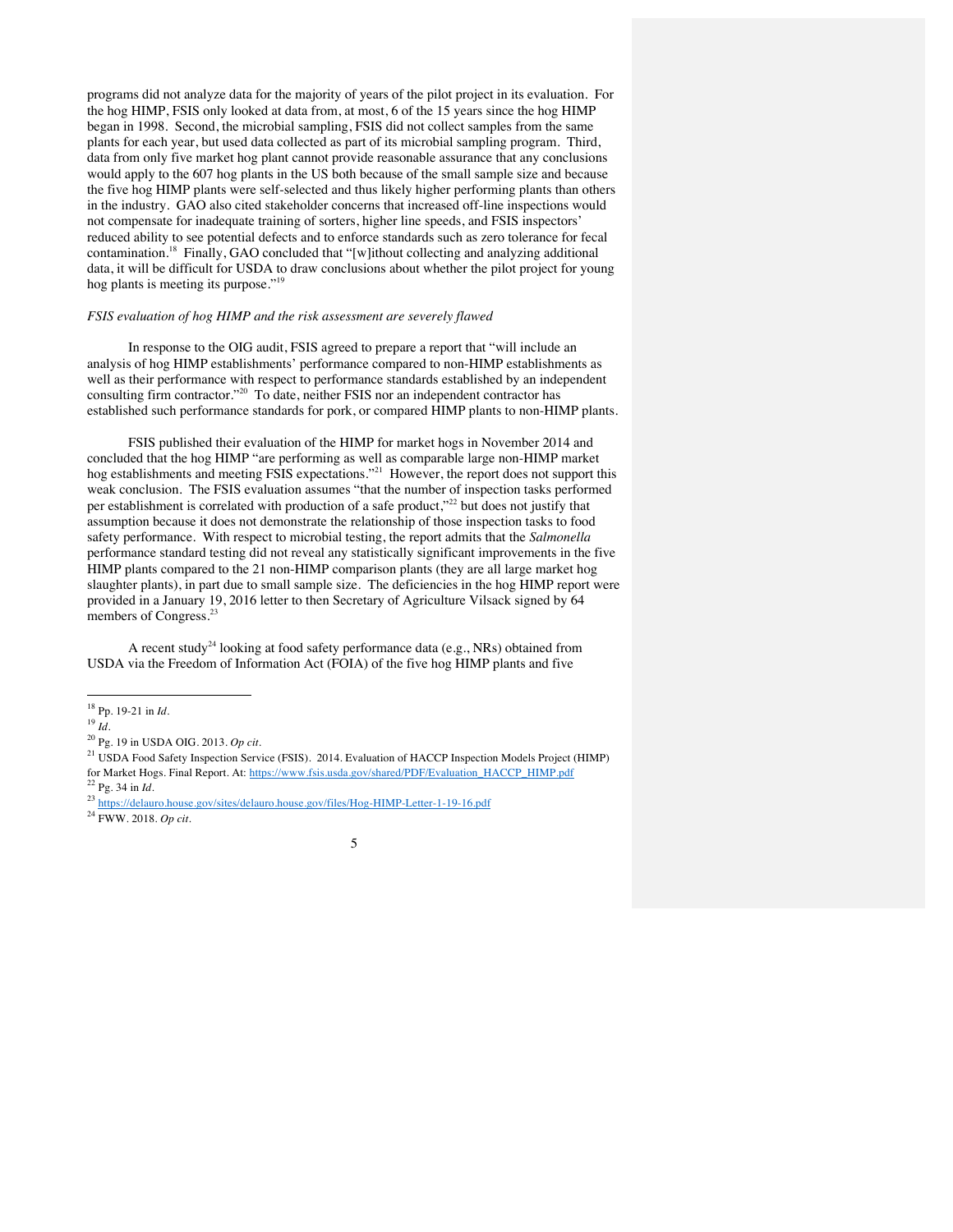comparably-sized hog plants operating between January 2012 through November 2016 under traditional inspection. The study found that the hog HIMP plants had "significant violation including fecal contamination, sanitation issues and failure to remove diseased carcasses from the food chain." The hog HIMP plants received 84% of the NRs filed for problems with the food safety (HACCP) plans; 73% of the NRs filed for carcass contamination with feces, bile, hair or dirt; 65% of the reports filed for general carcass contamination; and 61% of the NRs filed for equipment sanitation. Thus, the hog HIMP plants have clearly not improved food safety and even may have decreased food safety.

FSIS published a risk assessment of the potential change in human risk of *Salmonella* associated with NSIS in January, 2018.<sup>25</sup> The results of the risk assessment were used to support the NSIS. However, the risk assessment has serious technical and procedural flaws. The risk assessment employed a stochastic simulation model using multi-variable logistic regressions to identify correlations between (1) the numbers of offline food-safety inspections procedures and (2) contamination of hog carcasses with *Salmonella*. The risk assessment found that increased numbers of offline food-safety procedures, particular unscheduled offline procedures, led to a statistically significant decrease in *Salmonella* contamination of hog carcasses. The correlations were used to predict the potential effect that devoting more resources to those offline procedures might have on human illness associated with consumption of pork products. As the proposed rule points out, the modelling predicts that, under a specific scenario of increased off-line inspection tasks, *Salmonella* illnesses due to consumption of pork products will decrease by 3.8% (or 2,533 fewer *Salmonella*-related illnesses) per year. Since "HIMP establishments have demonstrated the capacity for FSIS inspectors to conduct up to 50% more offline procedures than in non-HIMP establishments," FSIS concludes that converting more plants to HIMP will lead to decreases in *Salmonella* rates.

On the surface, the results do not seem to make much sense, since if conducting more offline procedures at HIMP plants reduces *Salmonella* contamination, why are there no statistically significant reductions in *Salmonella* in the HIMP plants compared to the appropriate non-HIMP plants? Note that from 2006 through 2009 the *Salmonella* positive rate for market hogs was lower than those in non-HIMP plants but were higher in 2010.<sup>26</sup> Data from a baseline *Salmonella* study<sup>27</sup> from August 2010 through August 2011 found that the *Salmonella* contamination rate for carcasses in the HIMP plants was almost one-half the value of the rate in comparable non-HIMP plants—0.69% and 1.35%, respectively—but the difference was not statistically significant. However, since the HIMP plants have been running since 1998, FSIS has no real explanation of why the *Salmonella* positive rates for carcasses are sometimes higher in HIMP and sometimes lower.

Perhaps a more serious problem with the risk assessment is that it is based on the results of the *Salmonella* verification testing program, which FSIS discontinued in 2011 because the

6

 <sup>25</sup> USDA FSIS. 2018. Assessment of the Potential Change in Human Risk of *Salmonella* Illnesses Associated with Modernizing Inspection of Market Hog Slaughter Establishments. At:

https://www.fsis.usda.gov/wps/wcm/connect/0c03ed4d-68bf-4bd9-80e0-

b8f3aa6ff16e/ModernizationSwineSlaughterRiskAssessment.pdf?MOD=AJPERES <sup>26</sup> Table 3-17 in USDA FSIS. 2014. *Op cit.*

<sup>27</sup> Table 3-18 *Id.*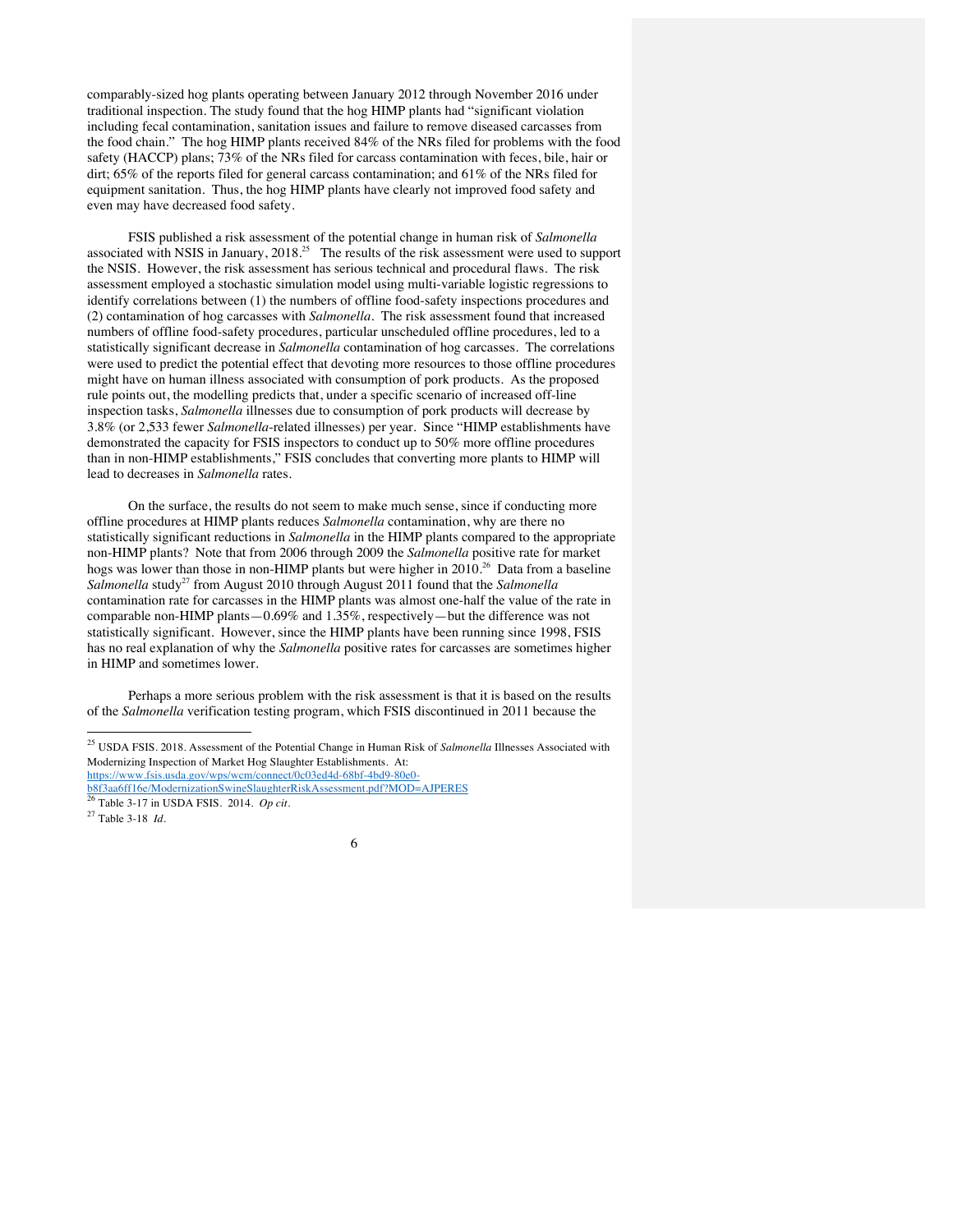contamination rates were so low—averaging less than 2%--and, thus, "was not an effective use for verifying process control." Those results, along with the corresponding data on inspection tasks from 2010 and 2011 are out-of-date.

There are more up-to-date data that could be used for this risk assessment. Though FSIS stopped *Salmonella* carcass testing for market hogs in 2011, beginning in 2015, they started sampling not carcasses, but various raw pork parts, particularly intact cuts, non-intact cuts (which have been blade-tenderized) and comminuted pork parts (ground pork, sausage, patties, advanced meat recovery, etc.).<sup>28</sup> In the most recent pork parts testing study, from June 2017 through March 2018, FSIS tested 1,076 samples of intact pork cuts, 1,002 non-intact cuts, and 1,374 comminuted pork products, and the percent positive for *Salmonella* were 10.1% (109 positive), 7.0% (70 positive) and 21.4% (294 positive), respectively.<sup>29</sup> In contrast, as pointed out in the proposed rule, the *Salmonella* risk assessment model "estimates that the prevalence of *Salmonella* detected in carcasses will decline on average from an initial prevalence of 0.9407% to a final prevalence of 0.9066% if the 35 establishments identified adopt the new inspection system."30 Thus, *Salmonella* levels on pork products are far higher, from 7.4 fold to 22.7 fold higher, compared to estimated levels on carcasses from the risk assessment. In addition, FSIS has stated that it will be developing new performance standards for *Salmonella* for pork parts. However, FSIS has not shown any data or analysis that indicates that the NSIS would improve food safety by reducing *Salmonella* contamination in pork parts. Although FSIS may maintain that NSIS is for large slaughter plants and that most processing is done at other plants where the higher contamination rates are due to cross contamination, a 2005 survey of the meat industry by found that "[m]ore than 80 percent of meat plants also perform processing activities."<sup>31</sup> Since the large majority of slaughter plants also process meat, the contamination rate of the products should be very relevant to the assessment of their "process control."

The fact that the risk assessment was based only on testing market hog carcasses for *Salmonella*, which FSIS had discontinued due to low *Salmonella* contamination rates not including far higher contamination rates in pork parts is very troubling. We urge FSIS to redo the risk analysis model using data from the *Salmonella* parts testing when that testing has been finalized.

There is also a procedural flaw with the risk assessment. Since 2004, the Office of Management and Budget (OMB) has required that "important scientific information be peer reviewed by qualified specialists before it is disseminated by the federal government." The peer review process must be "transparent by making available to the public the written charge to the peer reviewers, the peer reviewers' names, the peer reviewers' report(s), and the agency's

<sup>&</sup>lt;sup>31</sup> Pg. 5-2 in Cates SC, Viator CL, Karns SA and PH Siegel. 2005. Survey of Meat and Poultry Slaughter and Processing Plants. At: https://www.fsis.usda.gov/shared/PDF/SRM\_Survey\_Slaughter\_&\_Processing\_Plants.pdf



 <sup>28</sup> USDA FSIS. 2017. Raw Pork Products Exploratory Sampling Program. At: https://www.fsis.usda.gov/wps/portal/fsis/topics/data-collection-and-reports/microbiology/special-sampling-

projects/raw-pork-sampling<br><sup>29</sup> https://www.fsis.usda.gov/wps/wcm/connect/68f5f6f2-9863-41a5-a5c4-25cc6470c09f/Sampling-Project-Results-

Data.pdf?MOD=AJPERES <sup>30</sup> Pg. 4811 in 83 FR 2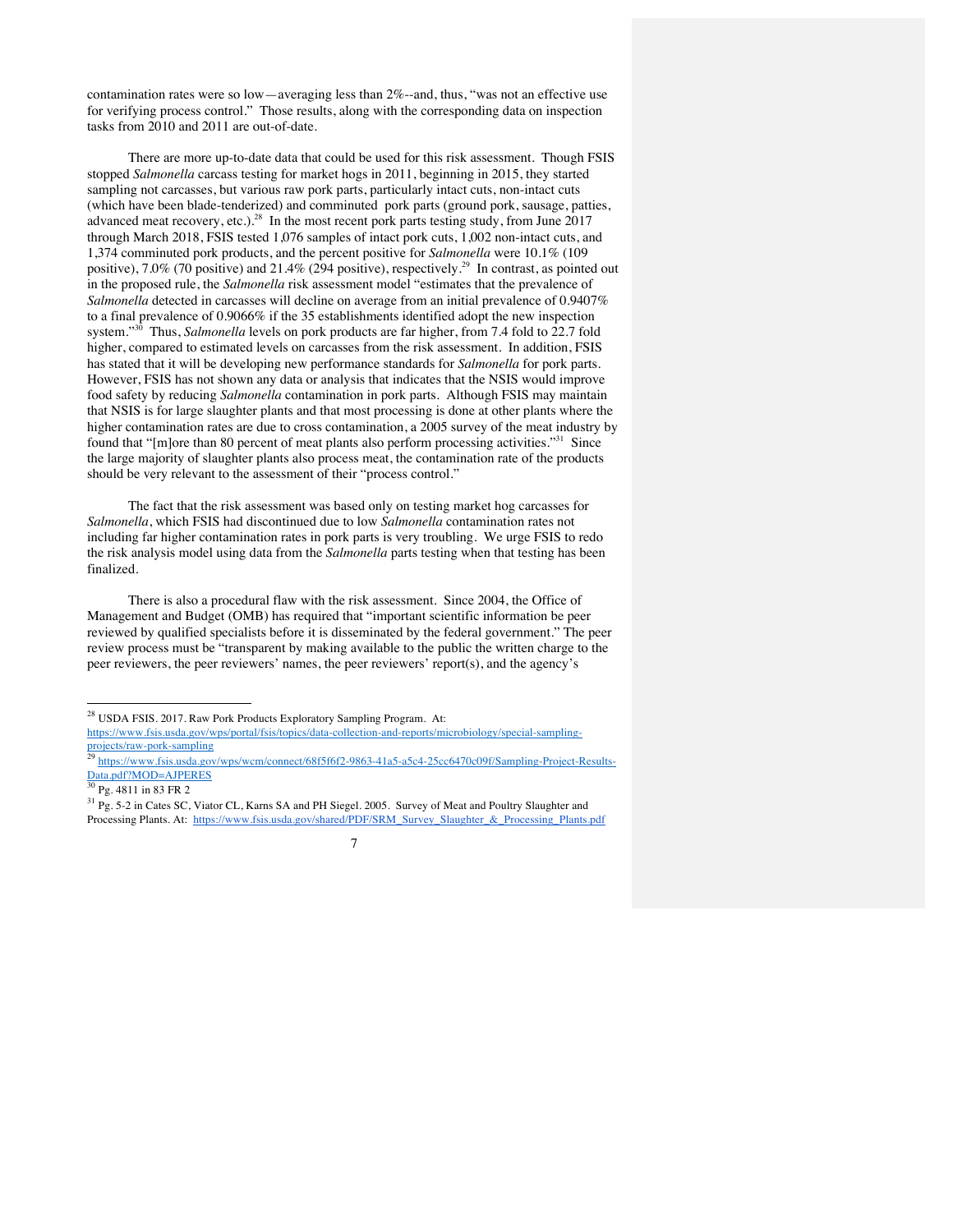response to the peer reviewers' report(s). "<sup>32</sup> The FSIS risk assessment is clearly the type of document that should undergo peer review, since OMB states that "in the context of risk assessments, it is valuable to have the choice of input data and the specification of the model reviewed by peers before the agency invests time and resources in implementing the model and interpreting the results." More specifically, if the risk assessment "is a critical component of rule-making, it is important to obtain peer review before the agency announces its regulatory options" because "[if] a review occurs too late, it is unlikely to contribute to the course of the rulemaking." Early peer review "may provide net benefit by reducing the prospect of challenges to a regulation that later may trigger time consuming and resource-draining litigation."<sup>33</sup> Although the risk assessment began in early 2018, it will not be completed until after the comment period on the NSIS is over. Clearly, FSIS has not fulfilled OMB's requirements for timeliness and transparency of the peer review process.

Given the procedural and technical flaws in the *Salmonella* risk assessment FSIS should withdraw it and remedy the flaws before proceeding with rulemaking. In addition, FSIS should develop performance standards that are designed to reduce microbial contamination

## *Procedures to address enteric pathogens, fecal material, ingesta, and milk contamination as hazards likely to occur.*

The NSIS also has three mandatory provisions for all swine slaughter plants that are designed to reduce microbial contamination of pork and pork products: providing written plans on how to prevent microbial contamination of carcasses throughout the entire slaughter and dressing operations, develop microbial sampling plans to demonstrate process control (e.g. that pathogens levels are significantly reduced between pre-slaughter and post-slaughter, and develop environmental microbial sampling).

FSIS is proposing to require that all swine slaughter plants, as part of the food safety (HACCP) system, develop, implement and maintain written procedures to ensure that no visible fecal material, ingesta or milk is present by the point of post-slaughter inspection. The present system, where microbial testing occurs at the end of the process, e.g. after the animal has been slaughtered and chilled, encourages industry to focus primarily on taking action on postslaughter interventions, while the new system encourages them to focus on prevention throughout the slaughter process so as to contain microbial contamination as close to the origin as possible, so that cross contamination of carcasses does not occur. The plants will be required to keep daily written records to document the implementation and monitoring of their process control procedures. Requiring plants to keep daily records as part of their HACCP plan, will allow both the plants and FSIS to identify specific points in the production process where a lack of process control results in microbial contamination or insanitary conditions. We agree with FSIS that plants should be required to develop such written plans and incorporate them into their HACCP plans.

 <sup>32</sup> Pg. 2,3 in Office of Management and Budget (OMB). 2004. MEMORANDUM FOR HEADS OF DEPARTMENTS AND AGENCIES: Issuance of OMB's "Final Information Quality Bulletin for Peer Review. At: https://georgewbush-whitehouse.archives.gov/omb/memoranda/fy2005/m05-03.pdf <sup>33</sup> Pp 14, 15 in *Id.*

<sup>8</sup>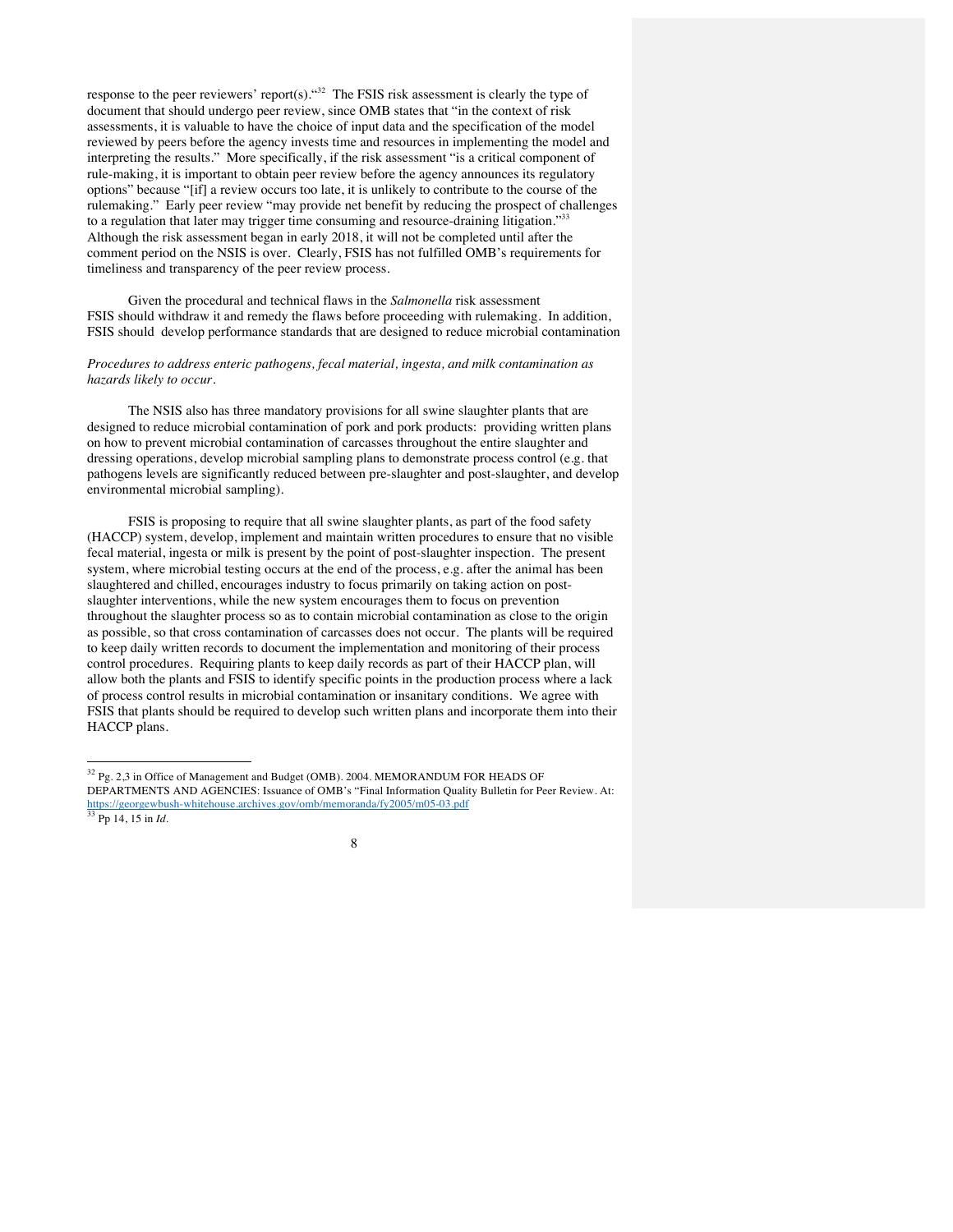Under the NSIS, plants would have to develop microbial sampling plans to demonstrate process control. The proposed rule would require plants to do microbial sampling at two points—after the animal has been killed and the hide removed, but before the animal has been eviscerated (e.g. when the internal organs are removed from the carcass), and after the animal has been dressed, e.g, put into the chiller. This is a marked improvement over present microbial testing, which is just done at the post-chill stage. By sampling the same carcass at the preevisceration and post-chill, it is much easier to see if your process control system is working, as you would expect the level of microbial contamination to dramatically decrease between these two points. When the microbial sampling is only done at the end of the process, it is very hard to know how contaminated the animal before it was eviscerated. We commend FSIS for requiring sampling at two points in the slaughter process.

FSIS also proposes to prescribe a minimum frequency with which plants would be required to collect two samples, one at pre-evisceration and one at post-chill. Under the proposed rule, except for very small and very low volume plants, plants would be require to collect samples at a frequency of one per 1,000 carcasses (same as for the old generic *E. coli* sampling), such that the same carcass would be tested at both the pre-evisceration and post-chill stage. This would give good evidence of how well the process control system works. We agree with this proposed sampling frequency.

At the present time, plants must monitor their process control by sampling generic *E. coli*  (as indicator organism). Since *E. coli* is found in the gut, its presence on the carcass is evidence of fecal contamination. Presently, high volume establishments are required to take one sample per 1,000 carcasses. There is also a requirement to test for a pathogen, usually *Salmonella*. So, presently all plants must test for both an indicator organism (e.g., *E. coli*) and a pathogen at a specific frequency. The proposed NSIS would waive the *E.coli* testing requirements and also cancel the *Salmonella* verification sampling. The NSIS would allow the company to decide what to test—an indicator organism (such as *E. coli*, *Enterococcus*, or aerobic plate counts) or a pathogen of their choosing, e.g. *Salmonella*, *Yersinia enterolitica*, *Staphyloccus aureus*, etc.), but they would not be required to test for both an indication organism and a pathogen.

In addition, FSIS is proposing to allow plants to substitute alternative locations to preevisceration and post-chill, as long as the alternative sampling locations provide improvement in monitoring process control than at pre-evisceration and post-chill. In addition, FSIS is proposing to allow plants to substitute alternative sampling frequencies as well.

We strongly disagree with letting the company make the decision on what to test for, where to test, and how frequently to test, as this could open the door to abuse and potentially unsafe food. Under the proposed NSIS, a company could decide to test for an indicator organism and not test of any pathogen. We think this is unacceptable. We urge FSIS to require testing of one indicator organism and at least one, or more, pathogens. For the indicator organism, the companies should choose one that is as widespread as possible, thus making it easier to see evidence of how effective the process control, e.g., a reduction in bacteria level between preevisceration and post-chill, is.

9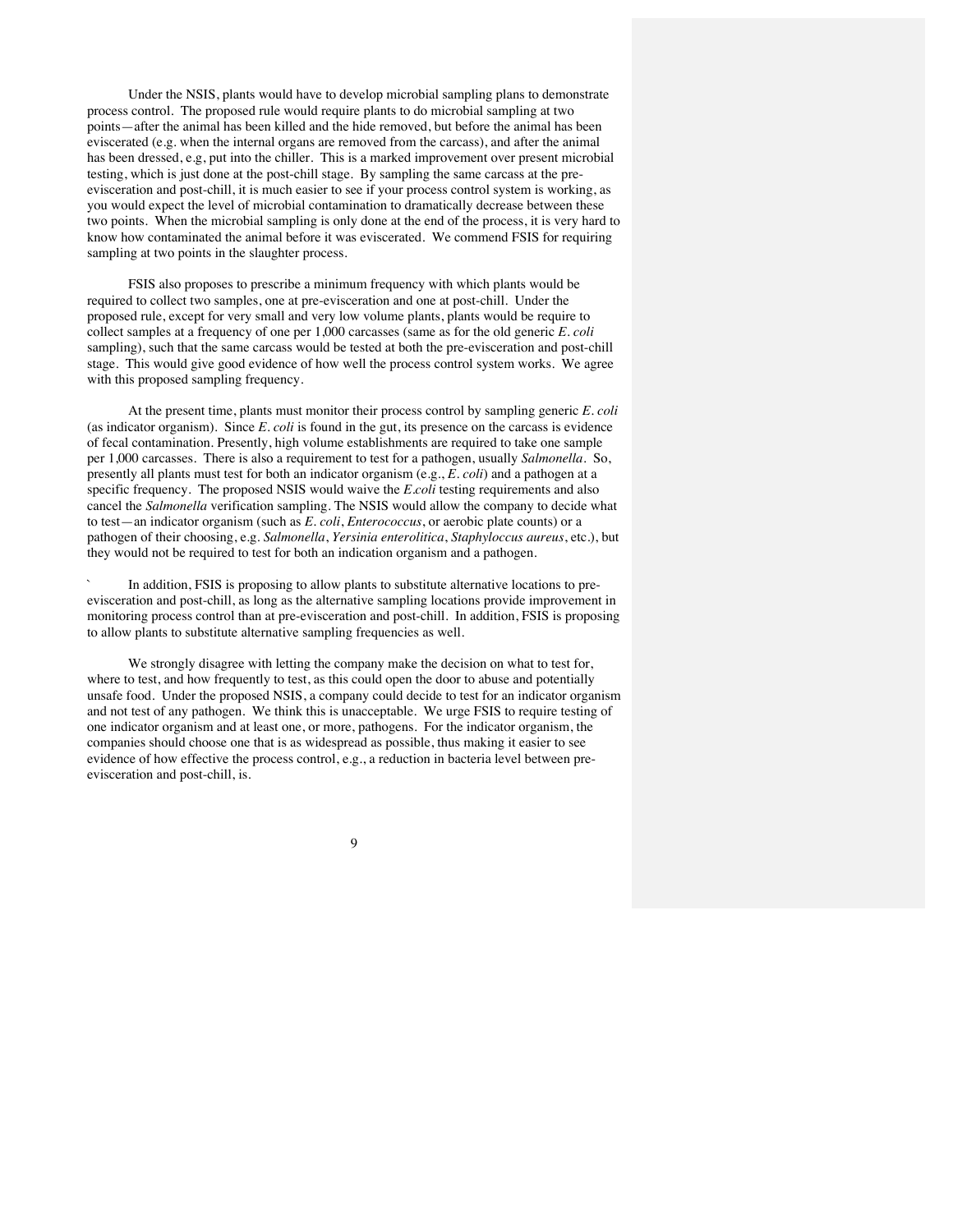We also do not believe that a company should be allowed to determine where the sampling should be done. We agree with FSIS that sampling should be at the pre-evisceration and post-chill stage. We also think that FSIS should require that the sampling frequency be no fewer than one in 1,000 and that each carcass sampled should be tested twice—at preevisceration and post-chilling.

The proposed rule does not mandate that plants meet specific performance standards for microbial testing. The rule has already cancelled the performance standard for *Salmonella* in carcasses of market hogs. We think that FSIS should require performance standards. Experience with performance standards in the poultry industry shows that having set goals (contamination frequencies) for pathogens such as *Salmonella* and *Campylobacter*, and making public the names of companies that are not meeting those goals works to reduce the levels of the various pathogens in poultry. This has been confirmed since levels of *Salmonella* in young chickens have declined significantly over the past 15 years. Thus, we urge FSIS to consider setting performance standards for various pathogens. FSIS should start by setting performance standards for *Salmonella* in pork parts. FSIS should also consider setting standards for both carcasses and parts for other pathogens found in hogs as well, such as *Yersinia enterocolitica*, shiga-toxin producing *E. coli* (STEC), and *Staphylococcus aureus*. In addition, the results of inplant microbial testing data should be shared with FSIS.

# *Allowing company employees to perform some of the ante-mortem inspection could create food safety risks*

Another problematic part of the NSIS is that it would allow untrained company employees to perform some of the pre-slaughter inspection activities now done by FSIS inspectors. FSIS inspectors are very highly trained to detect when an animal is sick with a potentially dangerous reportable disease or a foreign animal disease such a foot and mouth disease (FMD) or classic swine fever, which could have huge economic consequences. In addition, there are a number of diseases--such as swine vesicular disease, porcine enterovirus infection, or vesivirus infection--that cannot be distinguished from FMD just based on clinical signs. It takes a trained veterinarian to be able to detect the difference. While FSIS veterinarians have significant scientific training, the NSIS does not require plant employees who perform the pre-slaughter inspection task to have equivalent training. These company employees could condemn an animal and dispose of it without presenting it to an FSIS Veterinarian for disposal. Given the potential economic consequences of FMD, the possibility of that such an animal might be disposed of by a company employee who misdiagnoses the FMD as porcine enterovirus infection of vesivirus infection and does not present the condemned animal to an FSIS Veterinarian is dangerous.

# *Environmental sampling*

FSIS is proposing to require that all official swine slaughter plants develop, implement, and maintain in their HACCP system written procedures to prevent contamination of the preoperations environment by enteric pathogens. These procedures must include sampling and analysis of food contact surfaces in the pre-operational environment at a frequency adequate to monitor the plant's ability to maintain sanitary conditions in the preoperational environment. We

## 10